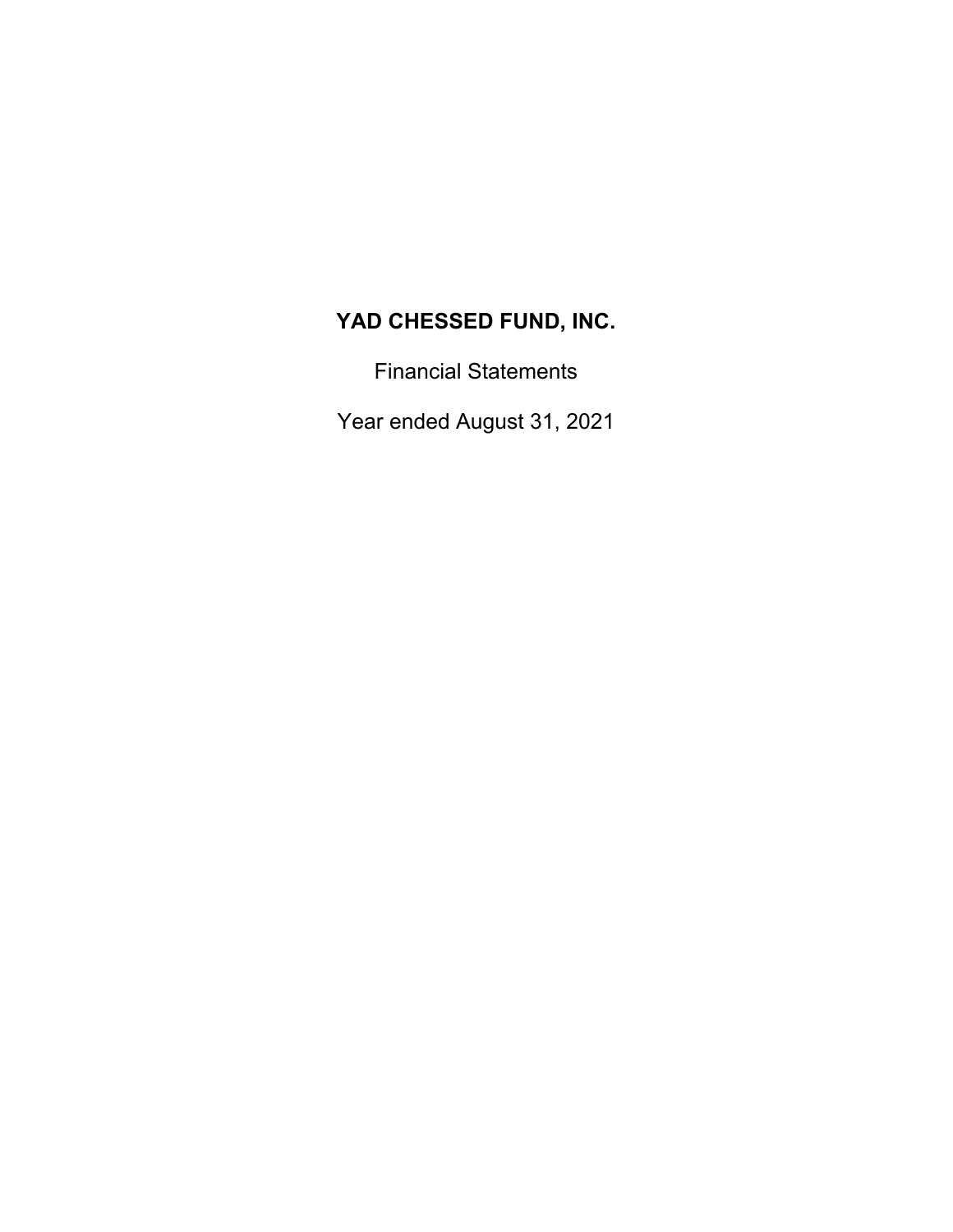Financial Statements

| <b>CONTENTS</b> |  |
|-----------------|--|
|-----------------|--|

|                                         | Page    |
|-----------------------------------------|---------|
| Independent Auditors' Report            | $1 - 2$ |
| <b>Statement of Financial Position</b>  | 3       |
| <b>Statement of Activities</b>          | 4       |
| <b>Statement of Functional Expenses</b> | 5       |
| <b>Statement of Cash Flows</b>          | 6       |
| <b>Notes to Financial Statements</b>    | 7-11    |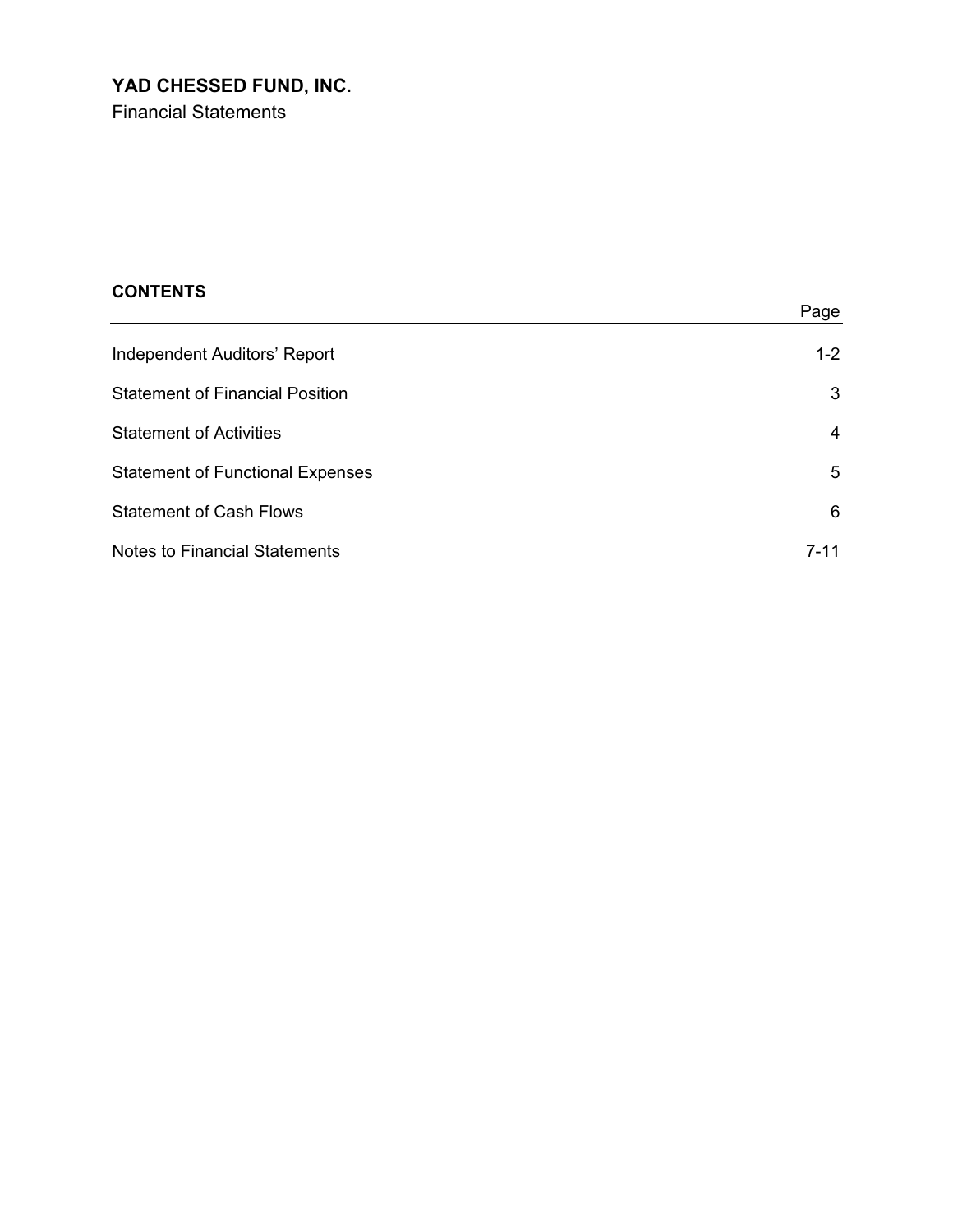

### **INDEPENDENT AUDITORS' REPORT**

To the Board of Directors Yad Chessed Fund, Inc. Waltham, Massachusetts

#### **Report on the Financial Statements**

We have audited the accompanying financial statements of Yad Chessed Fund, Inc. (a Massachusetts nonprofit corporation) (the "Organization"), which comprise the statement of financial position as of August 31, 2021, and the related statements of activities, functional expenses, and cash flows for the year then ended, and the related notes to the financial statements.

#### **Management's Responsibility for the Financial Statements**

Management is responsible for the preparation and fair presentation of these financial statements in accordance with accounting principles generally accepted in the United States of America; this includes the design, implementation, and maintenance of internal control relevant to the preparation and fair presentation of financial statements that are free from material misstatement, whether due to fraud or error.

#### **Auditor's Responsibility**

Our responsibility is to express an opinion on these financial statements based on our audit. We conducted our audit in accordance with auditing standards generally accepted in the United States of America. Those standards require that we plan and perform the audits to obtain reasonable assurance about whether the financial statements are free from material misstatement.

An audit involves performing procedures to obtain audit evidence about the amounts and disclosures in financial statements. The procedures selected depend on the auditor's judgment, including the assessment of the risks of material misstatement of the financial statements, whether due to fraud or error. In making those risk assessments, the auditor considers internal control relevant to the entity's preparation and fair presentation of the financial statements in order to design audit procedures that are appropriate in the circumstances, but not for the purpose of expressing an opinion on the effectiveness of the entity's internal control. Accordingly, we express no such opinion.

An audit also includes evaluating the appropriateness of accounting policies used and the reasonableness of significant accounting estimates made by management, as well as evaluating the overall presentation of the financial statements.

We believe that the audit evidence we have obtained is sufficient and appropriate to provide a basis for our audit opinion.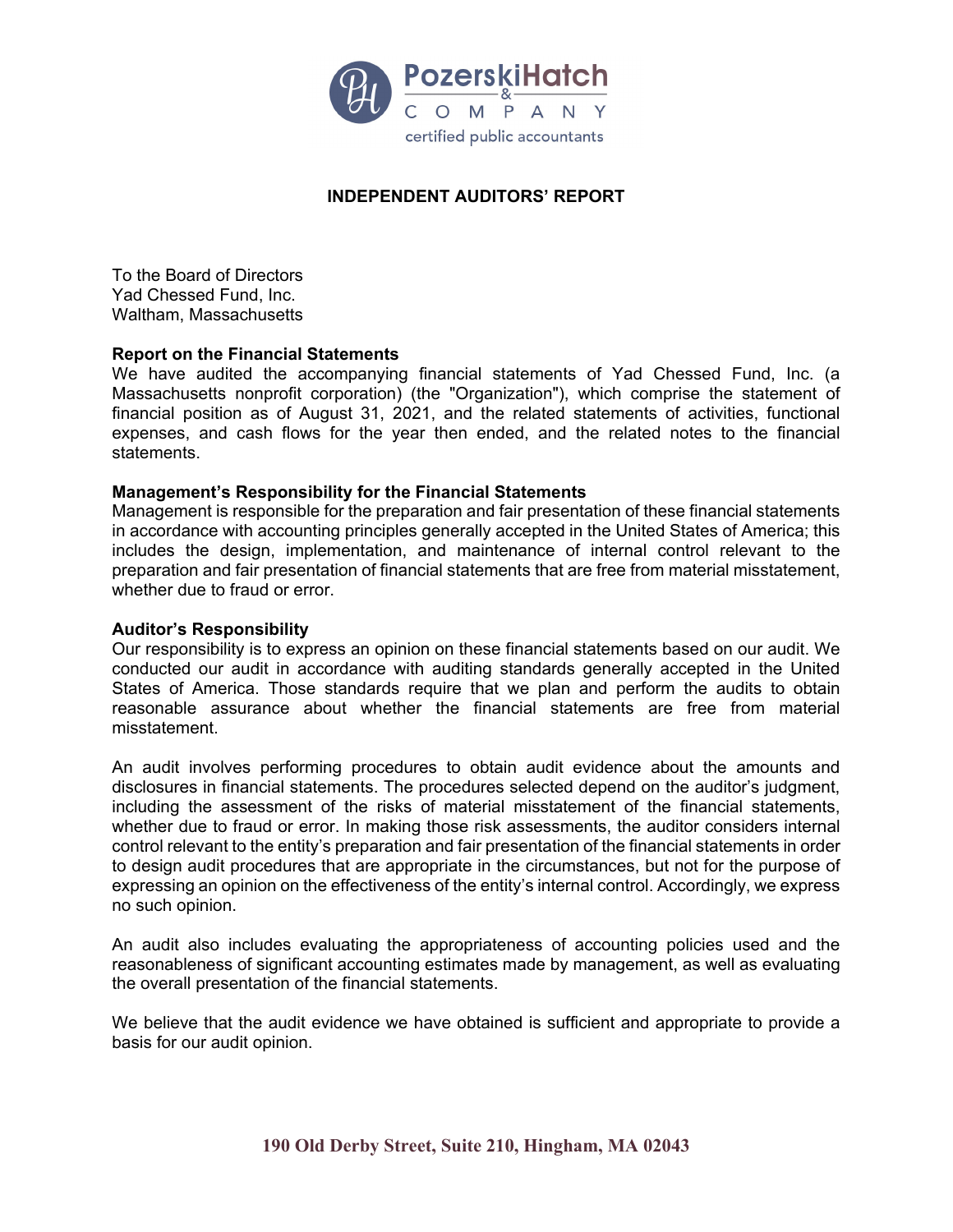

## **INDEPENDENT AUDITORS' REPORT**

### **(continued)**

#### **Opinion**

In our opinion, the financial statements referred to above present fairly, in all material respects, the financial position of the Yad Chessed Fund, Inc. as of August 31, 2021, and the changes in its net assets and its cash flows for the year then ended in accordance with accounting principles generally accepted in the United States of America.

Pozerski Hatch & Company, P.C.

Hingham, Massachusetts February 18, 2022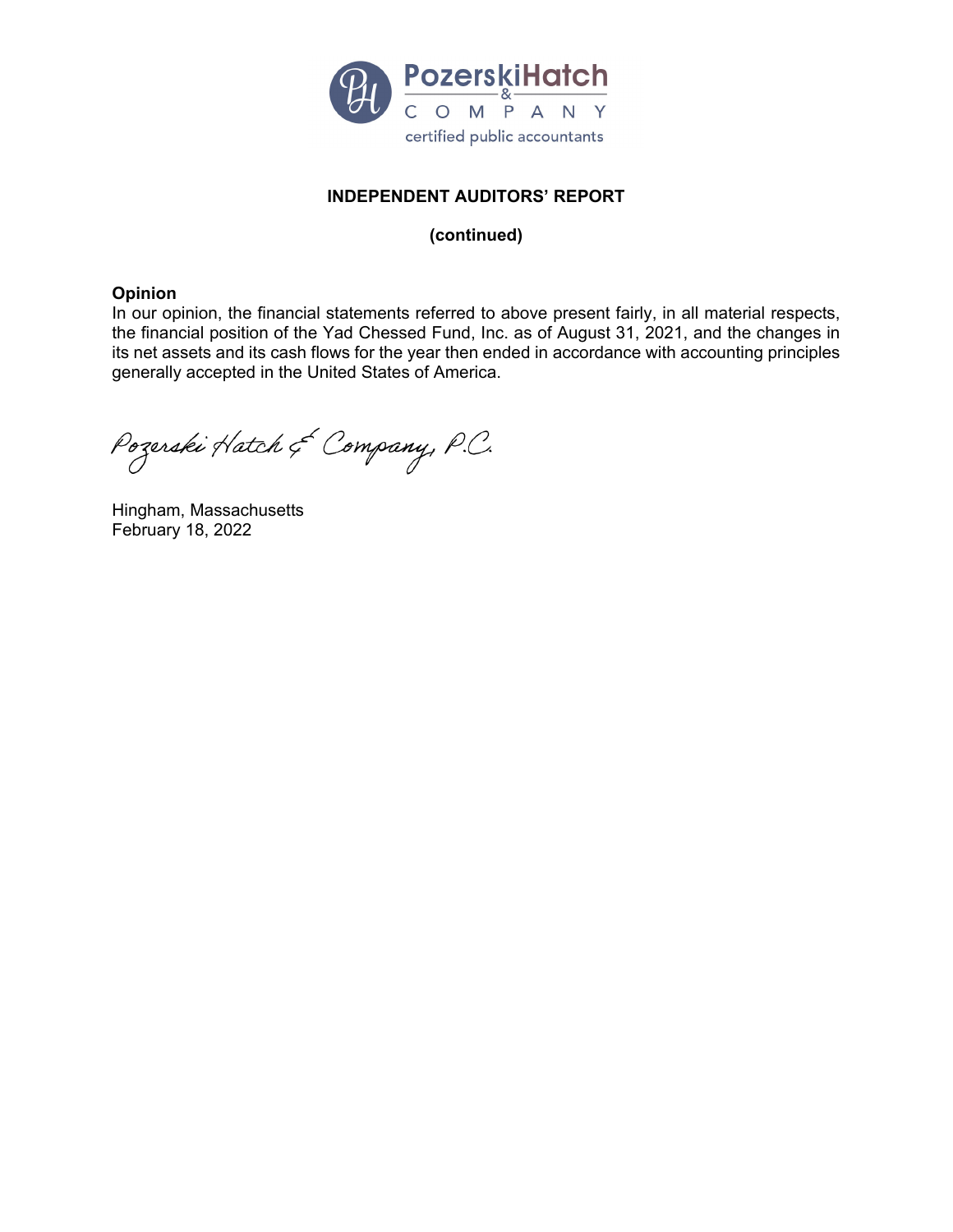Statement of Financial Position August 31, 2021

| <b>ASSETS</b>                           |     |           |
|-----------------------------------------|-----|-----------|
| Cash and cash equivalents               | \$  | 1,043,840 |
| Gift card inventory                     |     | 86,907    |
| Prepaid expenses                        |     | 4,367     |
| Other assets                            |     | 1,500     |
| <b>Total assets</b>                     | -\$ | 1,136,614 |
| <b>LIABILITIES AND NET ASSETS</b>       |     |           |
| <b>LIABILITIES</b>                      |     |           |
| Accounts payable                        | \$  | 920       |
| Accrued expenses                        |     | 38,349    |
| <b>Total liabilities</b>                |     | 39,269    |
| <b>NET ASSETS</b>                       |     |           |
| Without donor restrictions              |     | 1,072,345 |
| With donor restrictions                 |     | 25,000    |
| <b>Total net assets</b>                 |     | 1,097,345 |
| <b>Total liabilities and net assets</b> |     | 1,136,614 |
|                                         |     |           |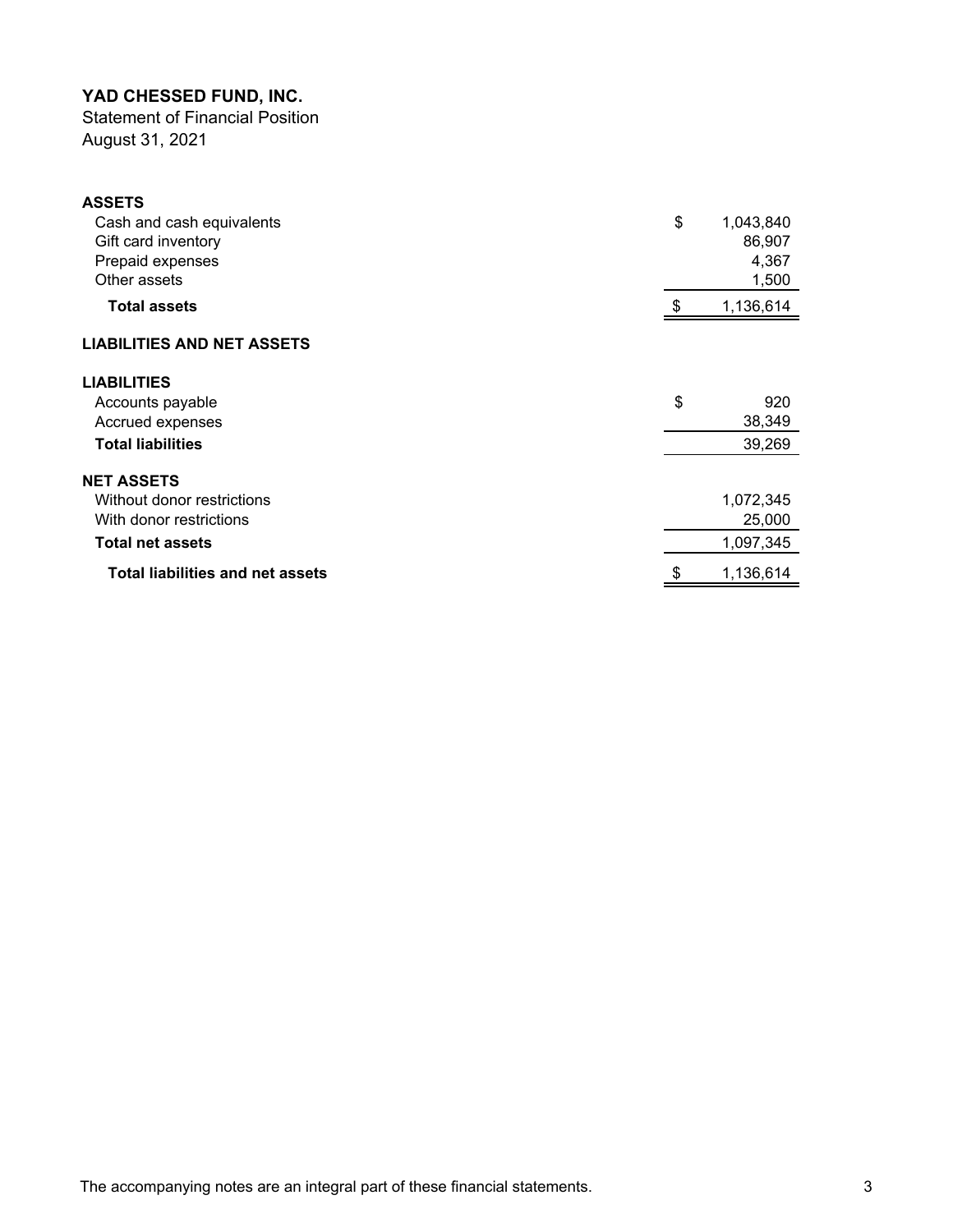Statement of Activities For the Year Ended August 31, 2021

|                                      |    | <b>Without Donor</b><br><b>Restrictions</b> | <b>With Donor</b><br><b>Restrictions</b> |     | Total     |
|--------------------------------------|----|---------------------------------------------|------------------------------------------|-----|-----------|
| <b>REVENUE AND SUPPORT</b>           |    |                                             |                                          |     |           |
| Grant and contribution revenue       | \$ | 1,522,052                                   | 25,000                                   | \$. | 1,547,052 |
| Dividend and interest income         |    | 43                                          |                                          |     | 43        |
| Net assets released from restriction |    | 8,333                                       | (8, 333)                                 |     |           |
| <b>Total revenue and support</b>     |    | 1,530,428                                   | 16,667                                   |     | 1,547,095 |
| <b>EXPENSES</b>                      |    |                                             |                                          |     |           |
| Program services                     |    | 994,127                                     |                                          |     | 994,127   |
| General and administrative           |    | 170,186                                     |                                          |     | 170,186   |
| Fundraising                          |    | 138,356                                     |                                          |     | 138,356   |
| <b>Total expenses</b>                |    | 1,302,669                                   |                                          |     | 1,302,669 |
| <b>CHANGE IN NET ASSETS</b>          |    | 227,759                                     | 16,667                                   |     | 244,426   |
| <b>NET ASSETS, beginning of year</b> |    | 844,586                                     | 8,333                                    |     | 852,919   |
| <b>NET ASSETS, end of year</b>       | \$ | 1,072,345                                   | 25,000<br>- \$                           | \$  | 1,097,345 |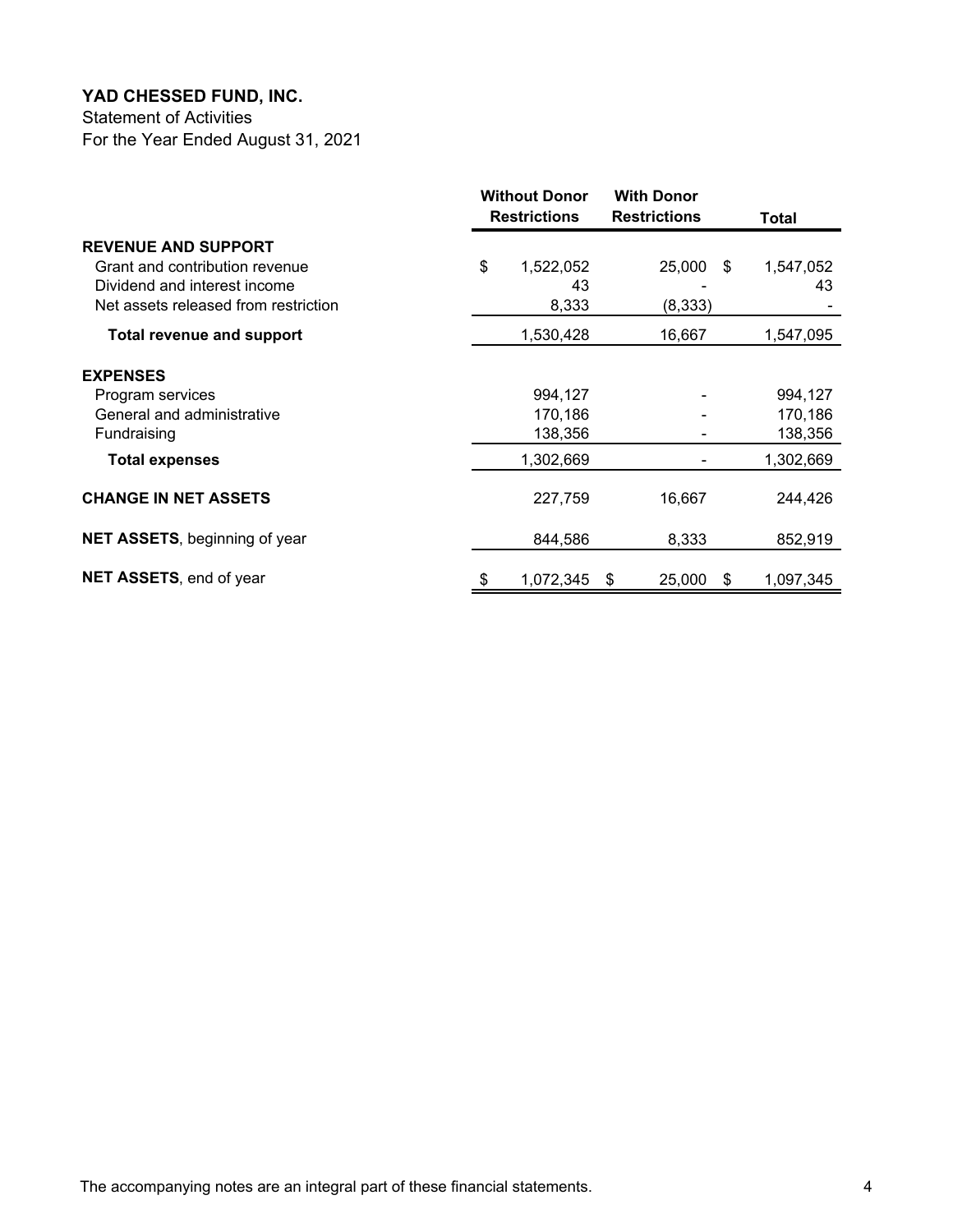Statement of Functional Expenses For the Year Ended August 31, 2021

|                      | Program<br><b>Services</b> | General and<br><b>Administrative</b> | <b>Fundraising</b> | <b>Total Expenses</b> |
|----------------------|----------------------------|--------------------------------------|--------------------|-----------------------|
| Salaries and wages   | \$<br>249,070              | \$<br>70,680                         | \$<br>99,149       | \$<br>418,899         |
| Employee benefits    | 11,054                     | 6,740                                | 10,801             | 28,595                |
| Payroll taxes        | 23,166                     | 6,483                                | 9,315              | 38,964                |
|                      | 283,290                    | 83,903                               | 119,265            | 486,458               |
| Assistance           | 666,912                    |                                      |                    | 666,912               |
| Rent                 | 22,991                     | 4,993                                | 2,216              | 30,200                |
| Professional fees    | 10,618                     | 52,053                               | 2,500              | 65,171                |
| Other expense        |                            | 2,523                                | 4                  | 2,527                 |
| Communications       | 2,049                      | 2,228                                | 188                | 4,465                 |
| Printing and mailing | 4,485                      | 5,730                                | 10,316             | 20,531                |
| Office expense       | 413                        | 15,960                               | 1,225              | 17,598                |
| Insurance            | 3,369                      | 404                                  | 325                | 4,098                 |
| Fees                 |                            | 2,392                                | 2,317              | 4,709                 |
| Total                | 994,127                    | \$<br>170,186                        | \$<br>138,356      | \$<br>1,302,669       |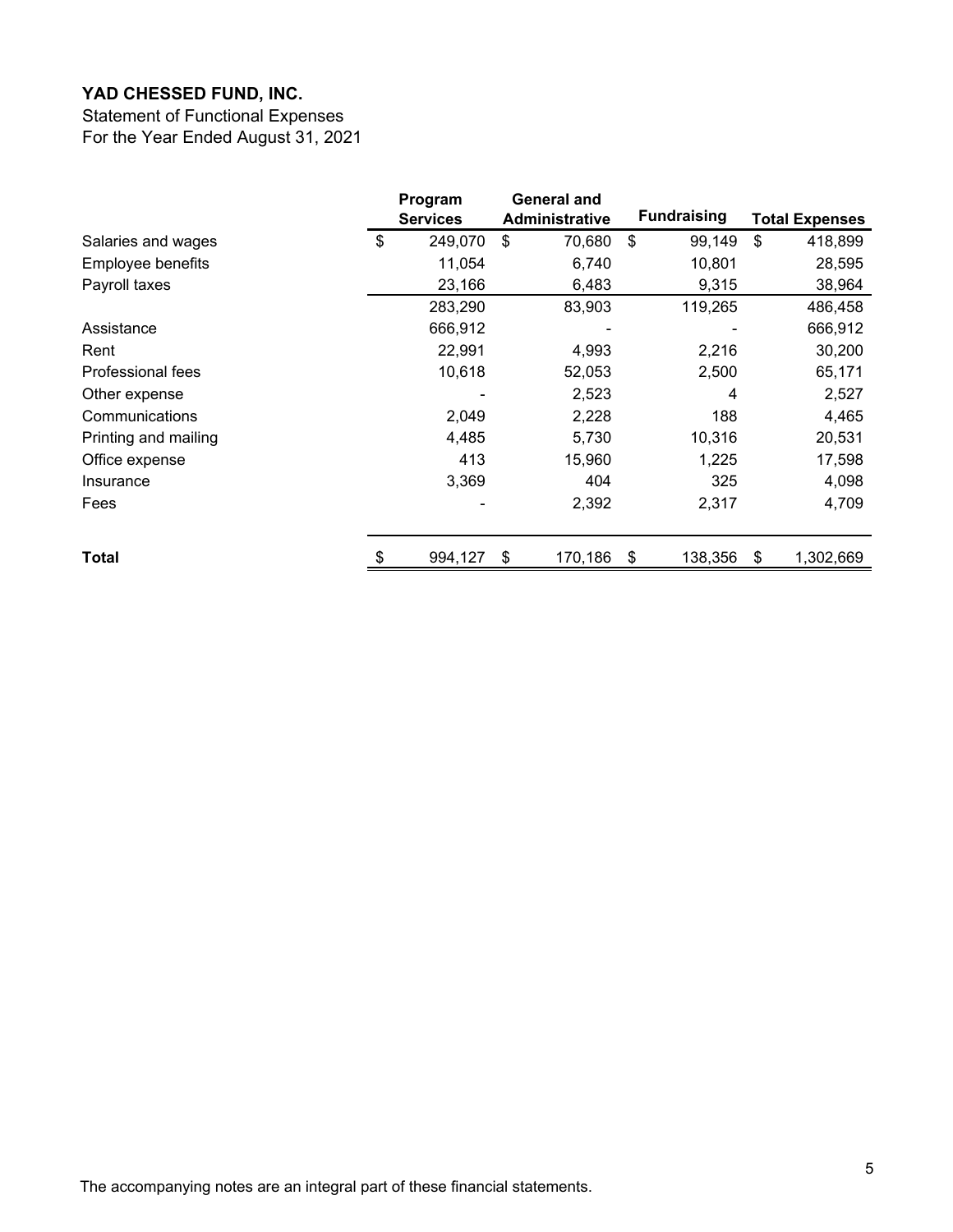Statement of Cash Flows For the Year Ended August 31, 2021

| <b>CASH FLOWS FROM OPERATING ACTIVITIES</b>            |                 |
|--------------------------------------------------------|-----------------|
| Change in net assets                                   | \$<br>244,426   |
| Adjustments to reconcile change in net assets          |                 |
| to net cash provided by (used in) operating activities |                 |
| (Increase) decrease in operating assets                |                 |
| Loan receivable                                        | 4,460           |
| Other receivables                                      | 7,399           |
| Gift card inventory                                    | (952)           |
| Prepaid expenses                                       | (426)           |
| Increase (decrease) in operating liabilities           |                 |
| Accounts payable                                       | (254)           |
| Accrued expenses                                       | 26,021          |
| Outstanding vouchers                                   | (30,310)        |
| Net cash provided by operating activities              | 250,364         |
| Net increase in cash and cash equivalents              | 250,364         |
| Cash and cash equivalents, beginning of year           | 793,476         |
| Cash and cash equivalents, end of year                 | \$<br>1.043.840 |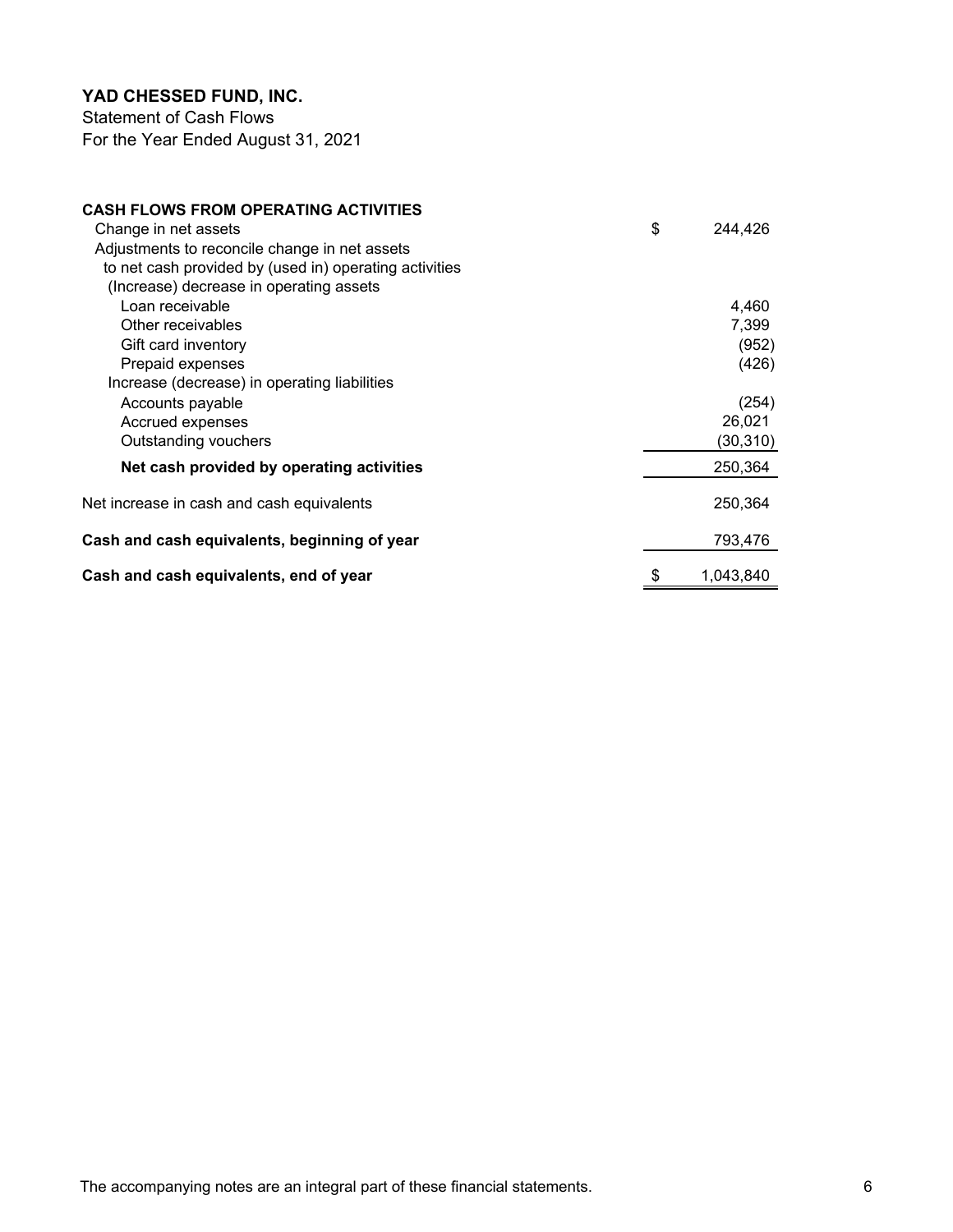Notes to Financial Statements

### **1 – SUMMARY OF SIGNIFICANT ACCOUNTING POLICIES**

#### *Nature of Activities*

Yad Chessed Fund, Inc. (the "Organization") is a Massachusetts not-for-profit corporation, organized for the purpose of several charitable endeavors including distribution of food and clothing certificates, direct payment of expenses for families in need and provisions for interest free loans.

#### *Basis of Accounting*

The financial statements of the Organization have been prepared on the accrual basis of accounting in accordance with accounting principles generally accepted in the United States of America ("GAAP").

Net assets, revenue and support are classified based on the existence or absence of donorimposed restrictions. Accordingly, net assets and changes therein are classified and reported as follows:

*Net Assets Without Donor Restrictions –* Consist of net assets available for use in general operations that are not subject to donor-imposed restrictions.

*Net Assets With Donor Restrictions –* Consist of net assets that are subject to donor-imposed restrictions. Some donor-imposed restrictions are temporary in nature, such as those that will be met by the passage of time or the expending of the net assets for particular purposes as specified by the donor. Other donor-imposed restrictions are perpetual in nature, where the donor stipulates that the principal is to be maintained in perpetuity (donor-restricted endowment) and only the income from such net assets may be expended as specified by the donor or in accordance with the applicable Massachusetts law. Gifts of long-lived assets and gifts of cash restricted for the acquisition of long-lived assets are released to net assets without donor restrictions when the assets are placed in service. Donor-imposed restrictions are released when a restriction expires, that is, when the stipulated time has elapsed, when the stipulated purpose for which the resource was restricted has been fulfilled, or both. When a restriction expires, net assets with donor restrictions are reclassified to net assets without donor restrictions and reported in the Statement of Activities as net assets released from restrictions.

#### *Estimates*

The preparation of financial statements in conformity with GAAP requires management to make estimates and assumptions that affect certain reported amounts and disclosures. Accordingly, actual results could differ from those estimates.

#### *Cash and Cash Equivalents*

Cash and cash equivalents consist of all unrestricted highly liquid investments with an initial maturity of 90 days or less.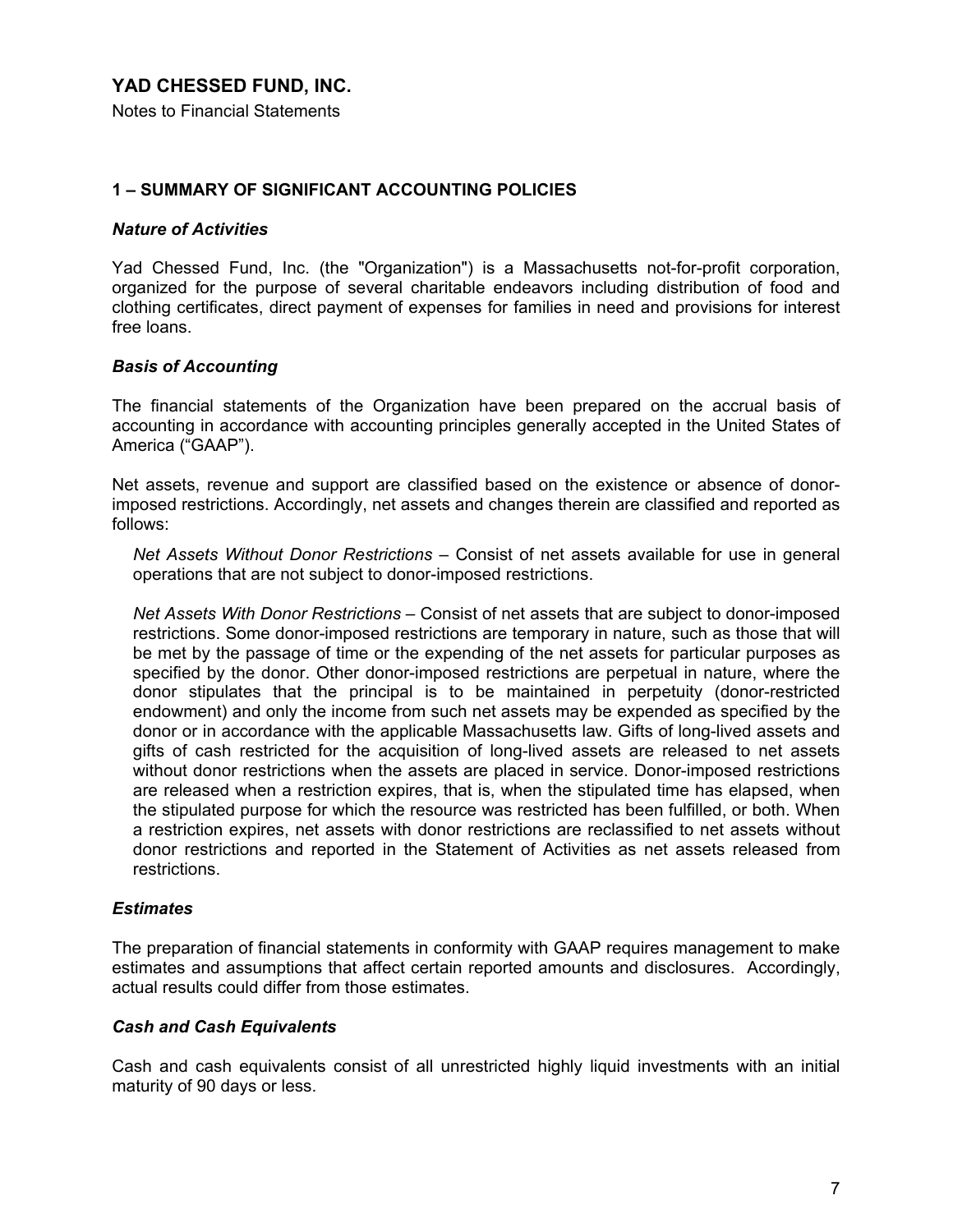Notes to Financial Statements

### **1 – SUMMARY OF SIGNIFICANT ACCOUNTING POLICIES (continued)**

#### **Gift Card Inventory**

The Organization routinely purchases gift cards for distribution to its clients based on need. The Organization is able to purchase these gift cards at a discount from face value. The discount range from 0% to 10%. The Organization's policy is to record the gift card at cost. The cost of gift cards on hand at August 31, 2021 is \$86,907.

#### **Grants and Contributions**

For grants that meet the requirements for contribution accounting and for contributions, the Organization determined if the contribution is conditional based on evaluating whether there is a right of return and a barrier to overcome. Conditional grants are not recognized until the conditions are met.

Unconditional contributions are recognized when pledged or received, as applicable, and are considered to be available for unrestricted use unless specifically restricted by the donor. Contributions receivable expected to be collected in more than one year are discounted to their present value. The Organization reports contributions and grants of cash and other assets as donor restricted support if they are received with donor stipulations that limit their use. When a donor restriction expires, that is, when a stipulated time restriction ends or purpose restriction is accomplished, net assets with donor restrictions are reclassified to net assets without donor restrictions and reported in the statement of activities as net assets released from restrictions. Contributions received whose restrictions are met in the same period are presented as contributions without donor restrictions.

#### **Revenue Recognition**

The Organization recognizes grants that are deemed to be exchange transactions and other revenue at an amount that reflects the consideration to which the Organization expects to be entitled in exchange for transferring goods or services to its customers using the following five step process:

- 1. Identify the contract(s) with the customer
- 2. Identify the performance obligation(s) in the contract
- 3. Determine the transaction price
- 4. Allocate the transaction price to performance obligations in the contract
- 5. Recognize revenue when (or as) the company satisfies a performance obligation

Revenue for services is recognized over time as the services are provided.

### *Property and Equipment*

Property and equipment are recorded at cost on the date of acquisition or at fair market value on the date of donation. The Organization capitalizes major renewals and improvements, while expenditures for maintenance and repairs are expensed as incurred.

Depreciation of property and equipment is provided over the estimated useful lives of the respective assets on a straight-line basis.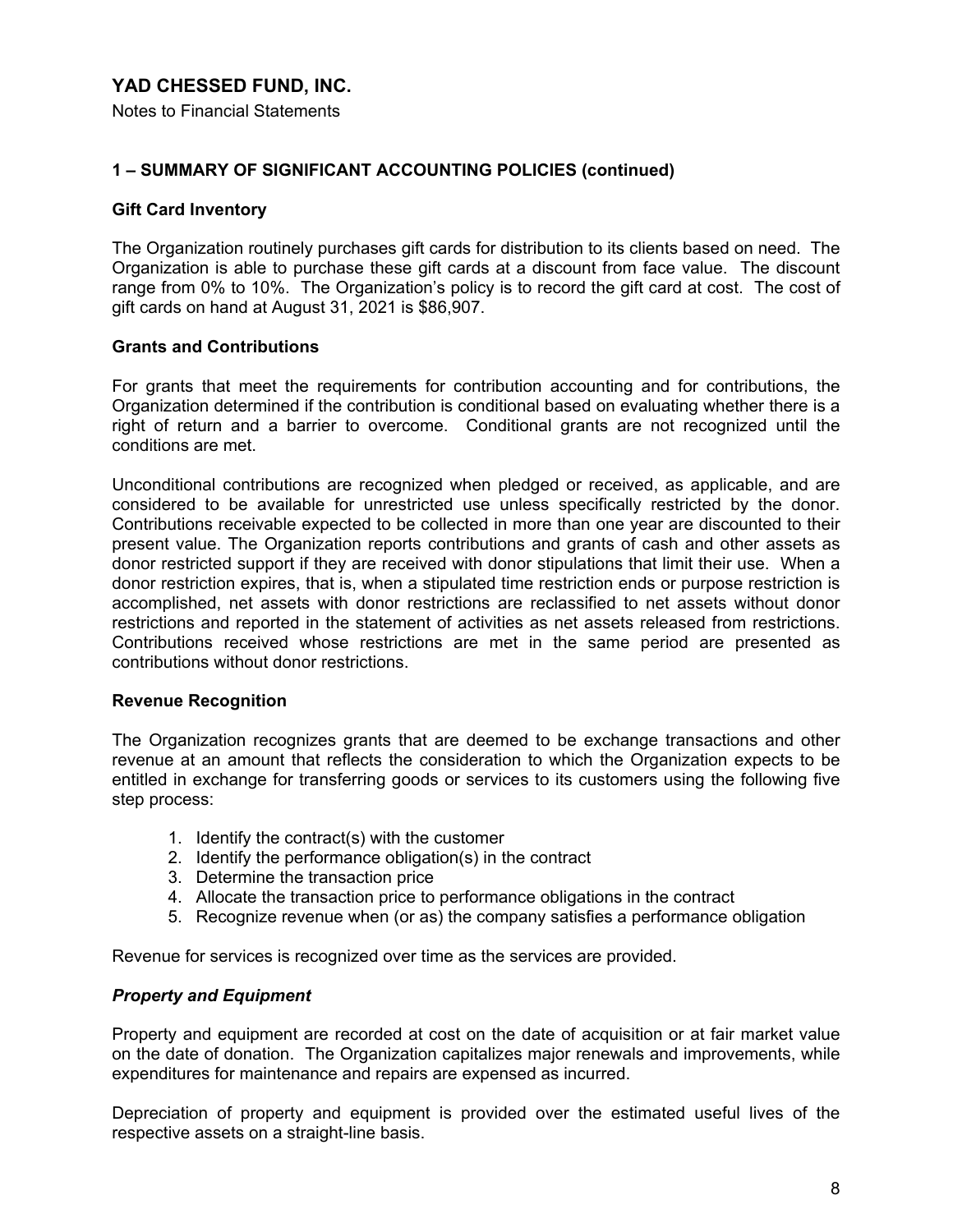Notes to Financial Statements

### **1 – SUMMARY OF SIGNIFICANT ACCOUNTING POLICIES (continued)**

### *Functional Allocation of Expenses*

The costs of program and supporting services activities have been summarized on a functional basis in the Statement of Activities. The Statement of Functional Expenses presents the natural classification of expenses by function. Accordingly, certain costs have been allocated among the program and supporting services benefited.

The financial statements report certain categories of expenses that are attributed to more than one program or supporting function and are allocated on a reasonable basis that is consistently applied. The expenses that are allocated include employee compensation and benefits (consisting of salaries, payroll taxes and benefits), rent and various other program and administrative costs. These expenses have been allocated on the basis of estimated time and effort.

#### *Tax Status*

The Organization qualifies under Section 501(c)(3) of the Internal Revenue Code (the "Code") as exempt from federal and state income taxes. The Organization is not a private foundation within the meaning of Section 509(a) of the Code because it is an organization described in Section 509(a)(2) of the Code.

The Organization is subject to routine audits by taxing jurisdictions; however, there are currently no audits for any tax periods in progress.

#### *Subsequent Events*

Under GAAP, the Organization evaluated events that occurred after the date of the Statement of Financial Position but before the date the financial statements were available to be issued. Such date was February 18, 2022 for the accompanying financial statements.

### **2 - LIQUIDITY AND AVAILABILITY**

The Organization regularly monitors the availability of resources required to meet its operating needs and other contractual commitments, while also striving to maximize the investment of its available funds. For purposes of analyzing resources available to meet general expenditures over a 12-month period, the Organization considers all expenditures related to its ongoing activities of its programs as well as the conduct of services undertaken to support those activities to be general expenditures.

At August 31, 2021, financial assets available for general expenditure, that is, without donor or other restrictions limiting their use, within one year of the Statement of Financial Position date consist of the following:

|                                                  | 2021        |
|--------------------------------------------------|-------------|
| Cash and cash equivalents                        | \$1,043,840 |
| Total financial assets available within one year | \$1,043,840 |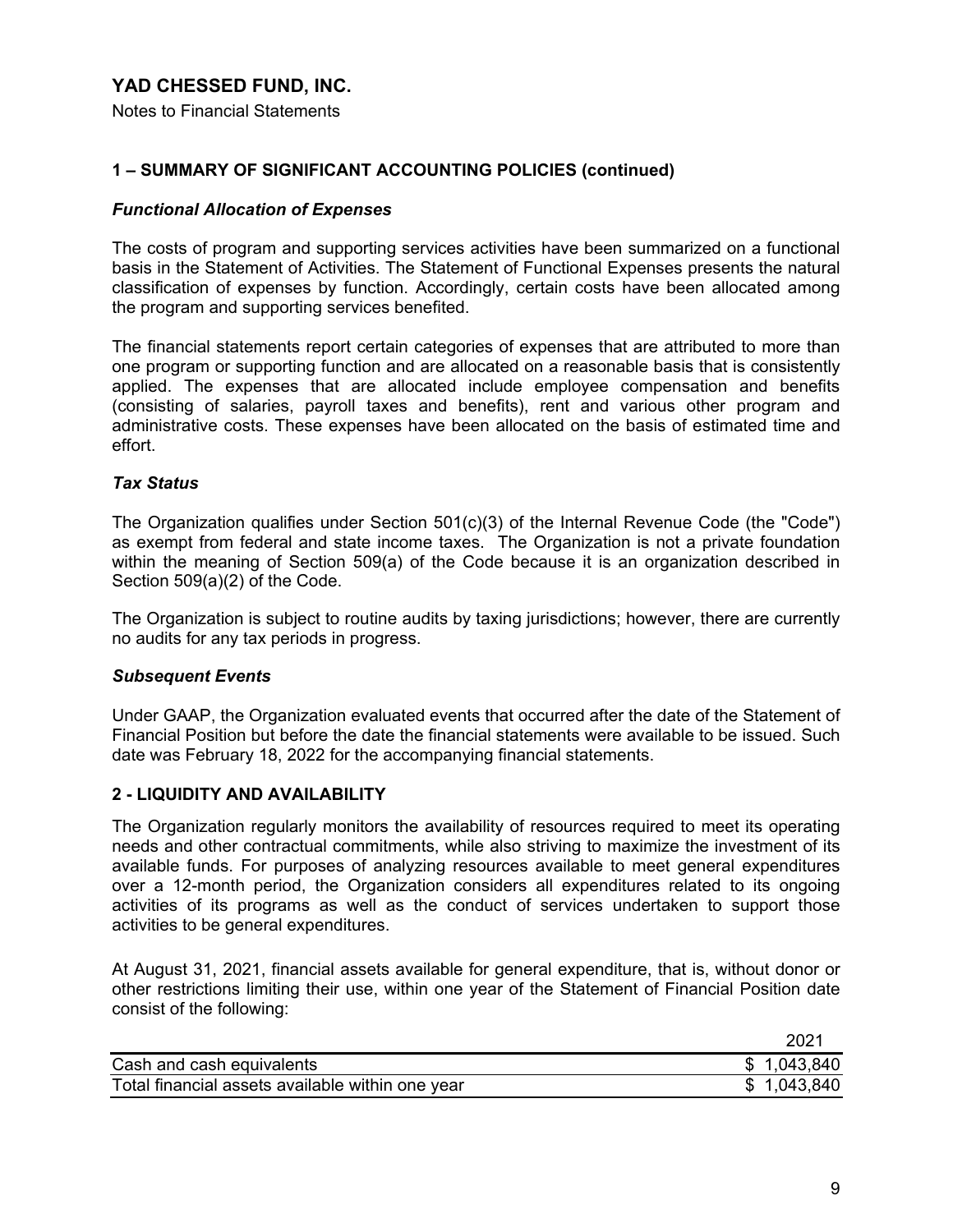Notes to Financial Statements

# **3 – NET ASSETS WITH DONOR RESTRICTIONS**

At August 31, 2021, net assets with donor restrictions consisted of the following:

| Purpose restrictions:                    | 2021     |  |
|------------------------------------------|----------|--|
| Fiscal 2022 support                      | \$25,000 |  |
| Total net assets with donor restrictions | \$25,000 |  |

Releases from restriction consisted of the following for the year ended August 31, 2021:

|                     |        | $202^{\circ}$ |
|---------------------|--------|---------------|
| Fiscal 2021 support | æ<br>Œ | ろろろ           |
| Total releases      | w      | ろろろ<br>ບບບ    |

#### **4 – OPERATING LEASES**

The Organization leases office space in Waltham, Massachusetts under an annual operating lease that calls for monthly rent of \$2,375. The current lease ends in June 2022. Future minimum rent due under the lease agreement are \$23,750 for fiscal 2022.

#### **5 – CONTINGENCY AND CONCENTRATION OF CREDIT RISK**

#### *Source of Revenue and Support*

The Organization received 22% of its grants and contribution revenue from one granting organization during the year ended August 31, 2021.

#### *Concentration of Credit Risk*

The Organization maintains its cash in bank deposit accounts, which at times may exceed federally insured limits. The Organization has not experienced any losses in such accounts. The Organization believes it is not exposed to any significant credit risk with respect to cash and cash equivalents.

### **6 – RISKS AND UNCERTAINTIES**

#### **Pandemic**

On January 30, 2020, the World Health Organization declared the coronavirus to be a public health emergency. In March 2020, the Commonwealth of Massachusetts declared a state of emergency and non-essential businesses were shut down. This health emergency has and will continue to impact the Organization's ability to provide some services. The future potential impact to the Organization's financial condition cannot be determined at this time.

#### **Litigation**

The Organization is not currently involved in any litigation that management believes is likely to have a material adverse effect on the Organization's financial condition or results of operations.